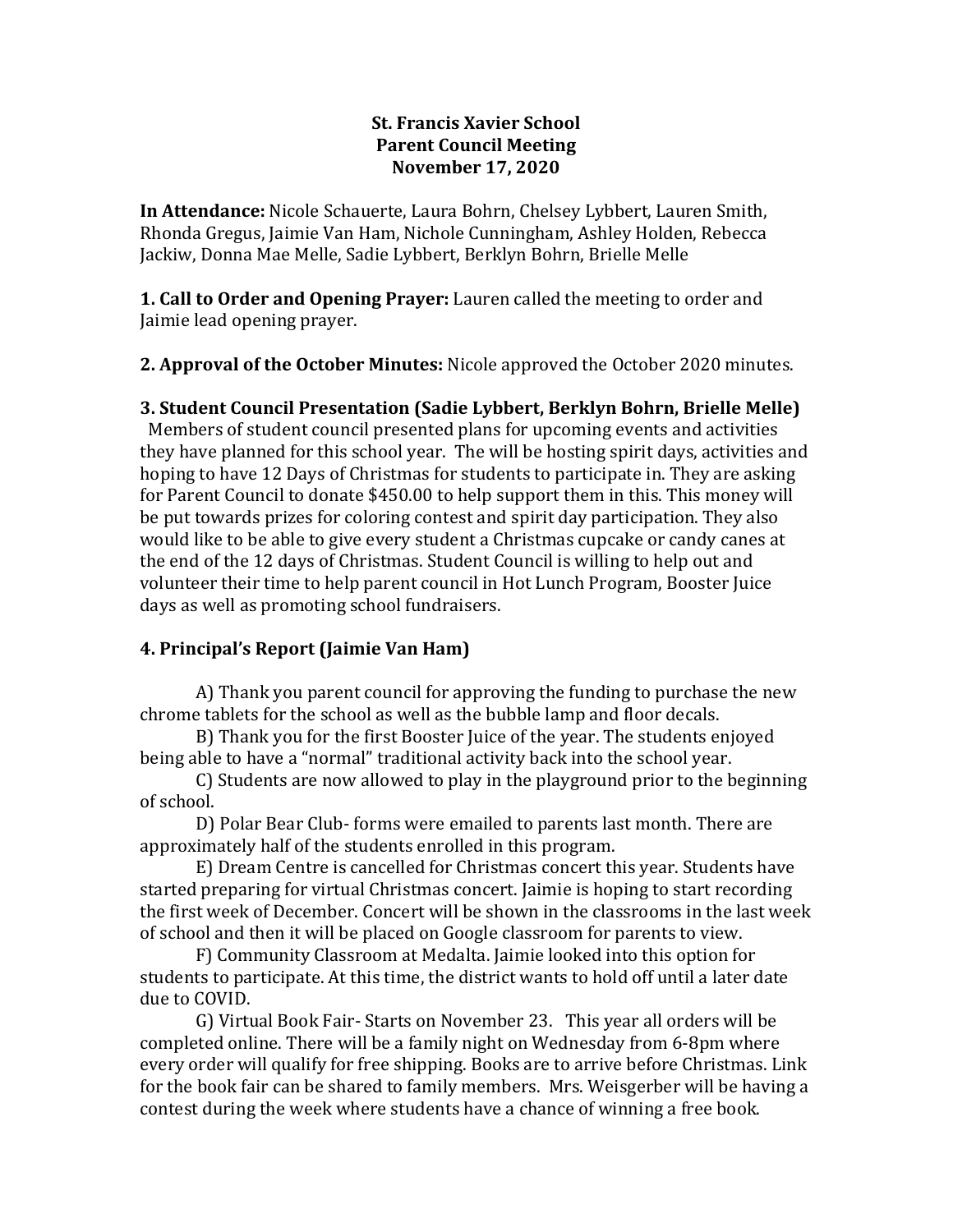Jaimie will be asking teachers to submit a wish list of books if any family would like to donate any books towards a student's classroom.

H) School Plan will be posted on the website end of November. Jaimie will discuss this further at the next meeting.

I) Parental Involvement- Jaimie is looking for suggestions on how to improve parental involvement with the school and staff during COVID. If anyone has any suggestions please contact Jaimie.

## **5. Teacher's Report (Rhonda Gregus)**

Nothing to report.

#### **6. Chair's Report (Lauren Smith)**

Hot Lunch Program has started with the first hot lunch this week. Dairy Queen is booked for December.

## **7. Treasurer's Report (Nicole Schauerte)**

Budget and deposits were reviewed. Fundraiser totals for this year so far are: Booster Juice October- \$69.06 Taco Time- \$ 109.50 Christmas Fundraiser- \$2623.93 Thank you to everyone who has supported these fundraisers.

Expenses paid out: Bubble Lamp and Floor Decals- \$ 320.00 Library Books- \$750.00 Invoice for Chromo Tablets will be coming in the next few weeks. Parent Council also approved the \$450.00 to be donated to Student Council for their upcoming activities they have planned

# **8. Topics for Discussion**

**A) Christmas Dinner-** Every year there has been the tradition for a Christmas Dinner. Due to COVID, we are unable to go to St. Patrick's Church to do this. Nichole was able to reach out and find a couple options to make this tradition continue on for this upcoming school year. With the approval of Jaimie, it was decided to have Patio Café cater the Christmas Dinner for our school. Meal will consist of turkey, potatoes, gravy, stuffing, corn and buns. This will be individually packed for each student and delivered to the school. In the past the Christmas Dinner was always funded by parent donation. We will send a letter out to parents explaining the dinner and if any parent would like to donate a turkey or make a cash donation to support this event they can do so on school cash online.